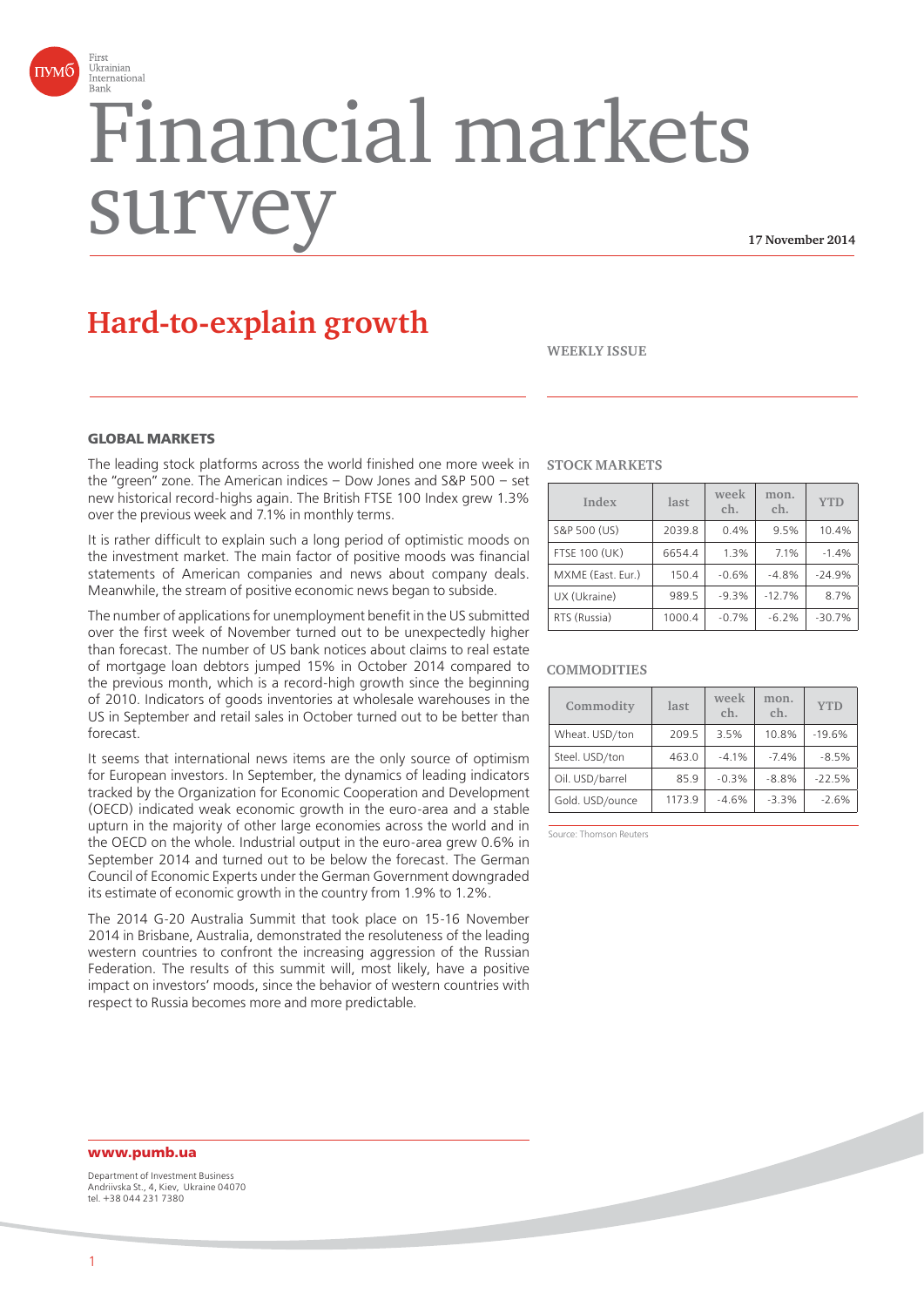



#### **Agriculture**

According to information of the State Statistics Service, agricultural output **LATEST MACROECONOMIC DATA** in Ukraine grew 7.5% over January-October 2014 compared to the same period in 2013. Over the above-mentioned period, output in plant-growing rose 9.6%, while output in livestock-breeding went up 2.7% year-on-year.

As of 1 November, gross yield of grain crops and leguminous plants grew 13.6%, while sugar beets yield soared 41.0% compared to early November 2013. As of the above-mentioned date, areas under winter crops sown for grain and green fodder of the 2015 harvest grew 6.2%.

As of 1 November, cattle headcounts shrank 2.7%, while pig headcounts slipped 1.5%.

The average selling prices of farms for agricultural products jumped 18.2% over January-October 2014 compared to the same period in 2013.

#### **BOND MARKET**

Last week, the Ministry of Finance managed to raise UAH 3.0 billion to the State Budget of Ukraine against UAH 1.9 billion a week earlier by way of selling internal government bonds. In the course of the previous week, the Ministry of Finance held three tenders: on 11, 12 and 14 November. An increase in the borrowing volumes was connected with the retirement of bonds sold in 2010 for the total of UAH 1.6 billion. Apart from that, during the previous week, the Ministry of Finance paid coupon yield on Eurobonds for the total of USD 32.8 million.

The fact that only one bid was submitted for participation in each tender during the previous week is the evidence that tenders continue to be manually controlled, and there is no interest in purchasing internal government bonds.

According to preliminary schedule of tenders, the Ministry of Finance plans to hold a tender on 18 November during the current week. At this tender, the Ministry of Finance will offer internal government bonds denominated in hryvnia and maturing in five and ten years.

#### **NBU OPERATIONS**

Last week, the sum allocated by the National Bank at a tender to support liquidity of banks reached UAH 1.5 billion against UAH 1.4 billion disbursed a week before. The above-mentioned sum was granted to eight participants at a tender held on 12 November. The weighted average interest rate went up from 19.74% to 19.96% per annum. The refinancing resources were allocated for the period of 44 days.

The total sum of overnight loans which the NBU issued to banks over the previous week reached UAH 7.8 billion. The weighted average interest rate for overnight loans did not change and stood at 17.50%.

Last week, the National Bank of Ukraine managed to raise UAH 35.0 billion by way of placing certificates of deposit against UAH 30.7 billion raised a week before. The NBU placed overnight certificates of deposit for the total of UAH 28.4 billion. The annual interest rate for overnight certificates of deposits did not change and stood at 7.50%. On the whole, periods for

| Indicator                                   | Value |
|---------------------------------------------|-------|
| Change in agricultural output over January- | 7.5%  |
| October, % year-on-year                     |       |

Source: the State Statistics Service

#### **THE RESULTS OF PLACING INTERNAL GOVERNMENT BONDS**

| Date<br>of<br>place-<br>ment | Type of<br>bonds | Weight.<br>av. rate | Submit./<br>satisfied<br>bids | Funds<br>raised,<br><b>UAH</b><br>mln |
|------------------------------|------------------|---------------------|-------------------------------|---------------------------------------|
| 11 Nov                       | 3620 days        | 15.50%              | 1/1                           | 1512.4                                |
| 12 Nov                       | 720 days         | 16.52%              | 1/1                           | 6.0                                   |
| 14 Nov                       | 726 days         | 17.60%              | 1/1                           | 1501.4                                |

Source: the Ministry of Finance of Ukraine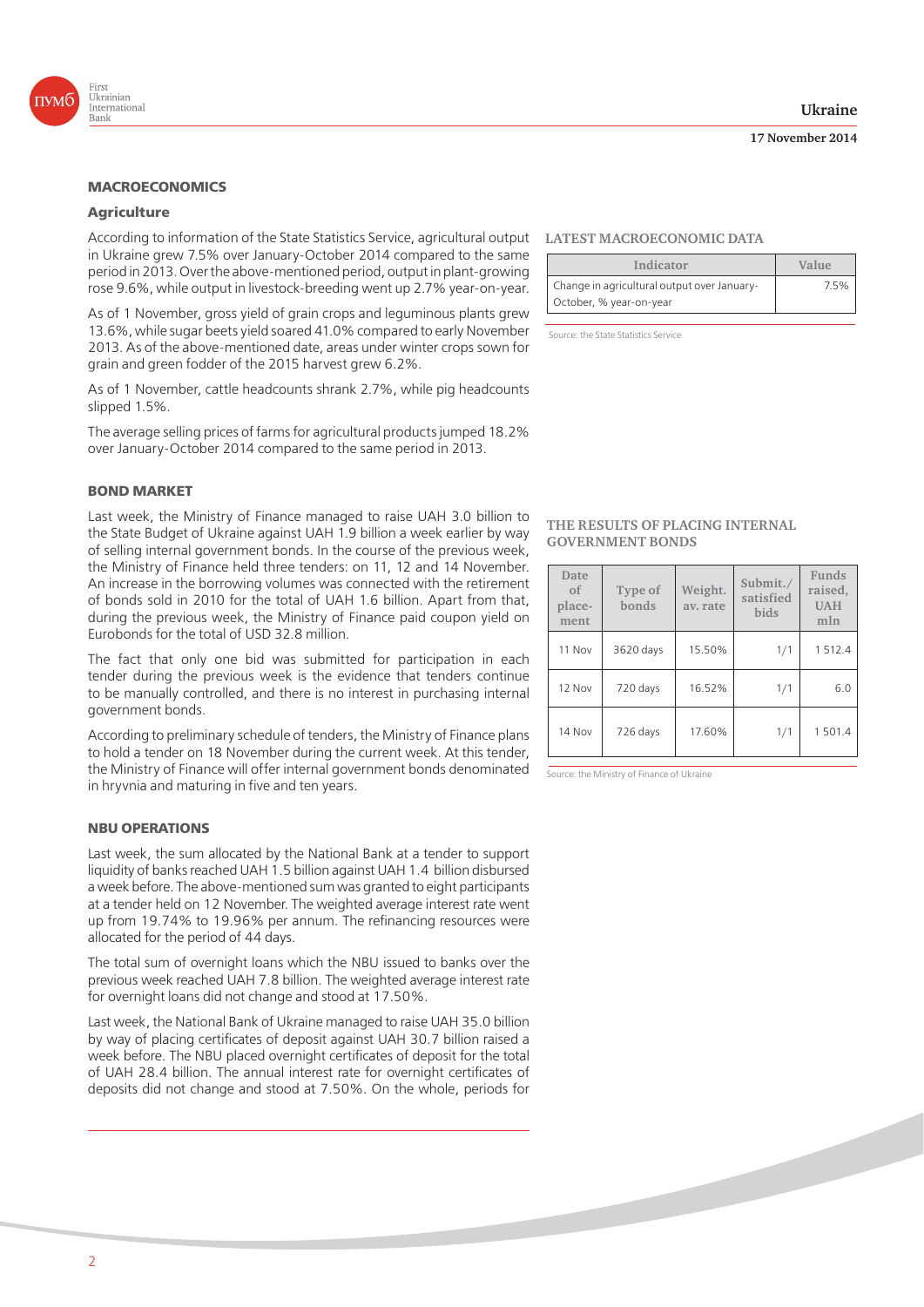

placing certificates of deposit grew longer . The longest term of a deposit certificate placed during the previous week reached 84 days (for the total of UAH 50 million with a 13.50% annual interest rate).

#### **EQUITY MARKET EQUITY MARKET**

Last week was marked by a downfall of the Ukrainian stock market. In the course of the previous week, the Ukrainian Exchange (UX) Index lost 9.3% and closed at 982.96 points on Friday, 14 November.

This fall happened during the first three days of the previous week. The reason for stock sale was the desire of investors to get rid of hryvnia assets in connection with the volatile hryvnia exchange rate. Also, in the course of the previous week, there was a growing concern regarding the escalation of the armed conflict in the eastern part of the country.

During the current week, participants in the Ukrainian stock market will be adapting to the new lower quotations.

#### **FOREIGN EXCHANGE MARKET**

Last week, the market continued trading in a more control-free floating mode as a result of changes to the rules of the foreign exchange market instituted by the National Bank. From Monday through Thursday, 10-12 November, the weighted average NBU exchange rate ranged within the limits of UAH 15.20-15.75/USD. Over Thursday-Friday, this exchange rate depreciated to UAH 15.40-15.55/USD. As before, foreign exchange demand continues to be high. At the same time, deferred demand is being gradually satisfied. The NBU is holding daily tenders for banks by way of a Dutch auction.

The maximum foreign exchange sales volumes were registered on Thursday, 13 November: above USD 0.47 billion (all currencies), including sales of the American currency alone for the total of

#### **INTERBANK LENDING MARKET**

Rates for interbank loans remained high. Last week, rates for overnight loans slipped a little to 8.5-10.5% per annum from 9-11% per annum a week earlier, while the cost of weekly resources did not change and stood at 10-12% per annum. Within the next few weeks, it should become clear whether the market will begin to stabilize after the rules of the game on the foreign exchange market have been changed. In the course of the entire previous week, the balance on correspondent accounts was above UAH 31 billion and stood at UAH 32.4 billion as of Friday morning, 14 Novemb er.



15-Oct-14 21-Oct-14 27-Oct-14 31-Oct-14 06-Nov-14 12-Nov-14

Source: Thomson Reuters

#### **WEIGHTED AVERAGE EXCHANGE RATE (UAH/USD)**



Source: NBU

#### **17 November 2014**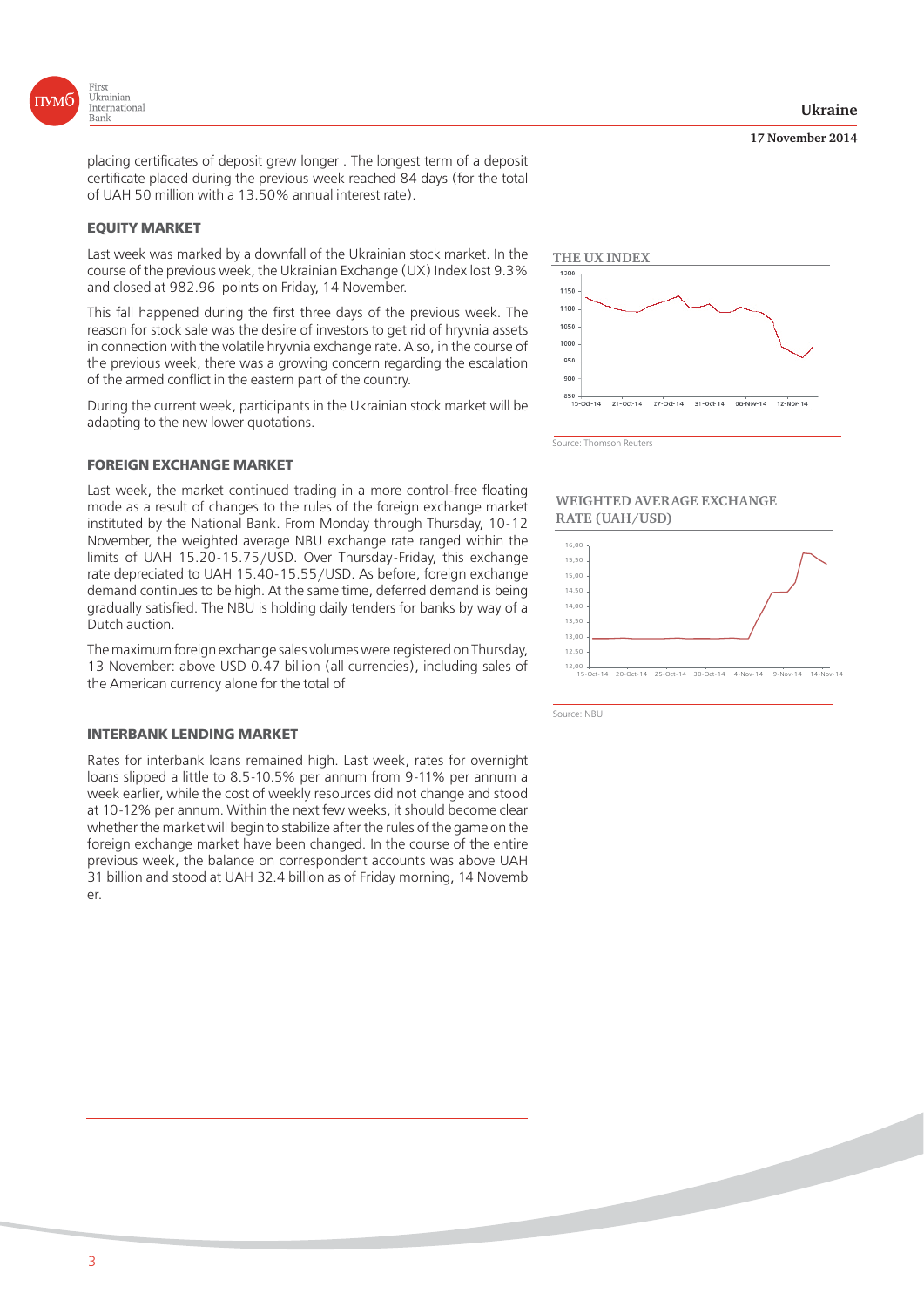

#### **Ukraine**

**17 November 2014**

### **UKRAINE'S MACROECONOMIC INDICATORS**

| Indicator                                                               | 2013    | 2014<br>(latest data)                |
|-------------------------------------------------------------------------|---------|--------------------------------------|
| GDP, %                                                                  | 0.0     | $-5.1$<br>(Q3'2014)                  |
| Industrial output, %                                                    | $-4.7$  | $-8.6$<br>(January-September)        |
| Consumer price growth, %                                                | 0.5     | 19.8<br>(October 2014, year-on-year) |
| Producer price growth, %                                                | 1.7     | 25.9<br>(October 2014. year-on-year) |
| Balance of trade, USD billions                                          | $-20.0$ | $-3.3$<br>(January-September)        |
| Official exchange rate, annual<br>average, UAH/USD                      | 7.99    | 11.04<br>(January-September)         |
| Weighted average interbank<br>exchange rate, annual average,<br>UAH/USD | 8.12    | 11.32<br>(January-October)           |
| Weighted average interbank<br>exchange rate, by year end,<br>UAH/USD    | 8.15    | 12.95<br>(end of October)            |
| Banking system assets, % of gr<br>owth                                  | 13.4    | 2.6<br>(January-September)           |

Source: the State Statistics Service, NBU